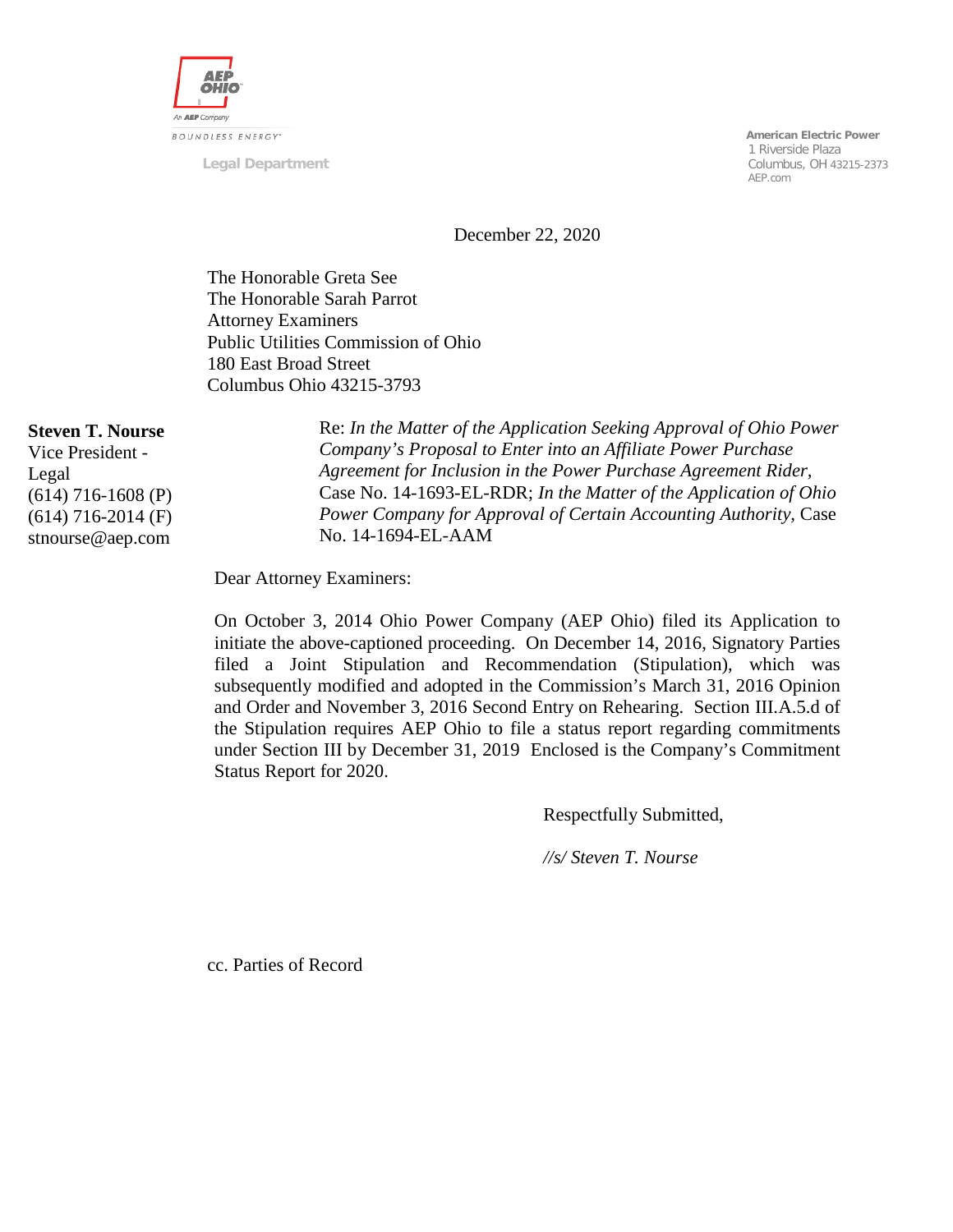# **AEP Ohio PPA Stipulation Commitment Status Report- 2020**

#### **Introduction**

Pursuant to Section III.A.5.d of the Stipulation, as approved, modified and adopted by the Commission in Case No. 14-1693-EL-RDR and 14-1694-EL-AAM in its March 31, 2016 Opinion and Order, this report mainly focuses on matters relating to Commission filings made by the Company regarding the commitments in Section III of the Stipulation. All other commitments made by the Company are fulfilled or scheduled to be fulfilled in a timely manner.

#### **Inclusion of OVEC Entitlement in the PPA Rider**

The Company has fulfilled this requirement and no further reporting is needed. AEP Ohio continues to explore divestiture of the OVEC asset and filed its update in case No. 12-1126-EL-UNC on June 30, 2020. In 2019 in Case No. 19-1808-EL-UNC, in accordance with applicable legislative directive, the Commission established a replacement nonbyapassable rate mechanism for the retail recovery of net legacy generation resource costs pursuant to R.C. 4929.148 for the period beginning January1, 2020 and extending up to December 31, 2030. As part of that order, the Commission determined that the Part B rate would include the estimated December 31, 2019 balance that exists within the Electric Distribution Utilities current rider that are being replaced by the LGR Rider.

#### **OVEC Annual Compliance Review**

The Commission issued an RFP for the annual review of the PPA Rider on January 15, 2020 in Case No. 18-1759-EL-RDR with the final audit report due in September 2020. The audit report has been completed with a commenting period ordered for January 2021.

#### **Additional PPA Rider Credit Commitment**

Per III.A.3 of the Stipulation and as amended by the Commission's November 3, 2016 second entry on rehearing, the Company agreed to provide additional credits, if needed, of \$1.5 million for Planning Year 2020/2021, \$3 million for Planning Year 2021/2022, \$4.5 million for Planning Year 2022/2023, and \$6 million for Planning Year 2023/2024. On October 21, 2019, Am. Sub. House Bill 6 became effective and included R.C. 4928.148, which provides that existing OVEC riders "shall be replaced" by a new mechanism. In Case No. 19-1808-EL-UNC, the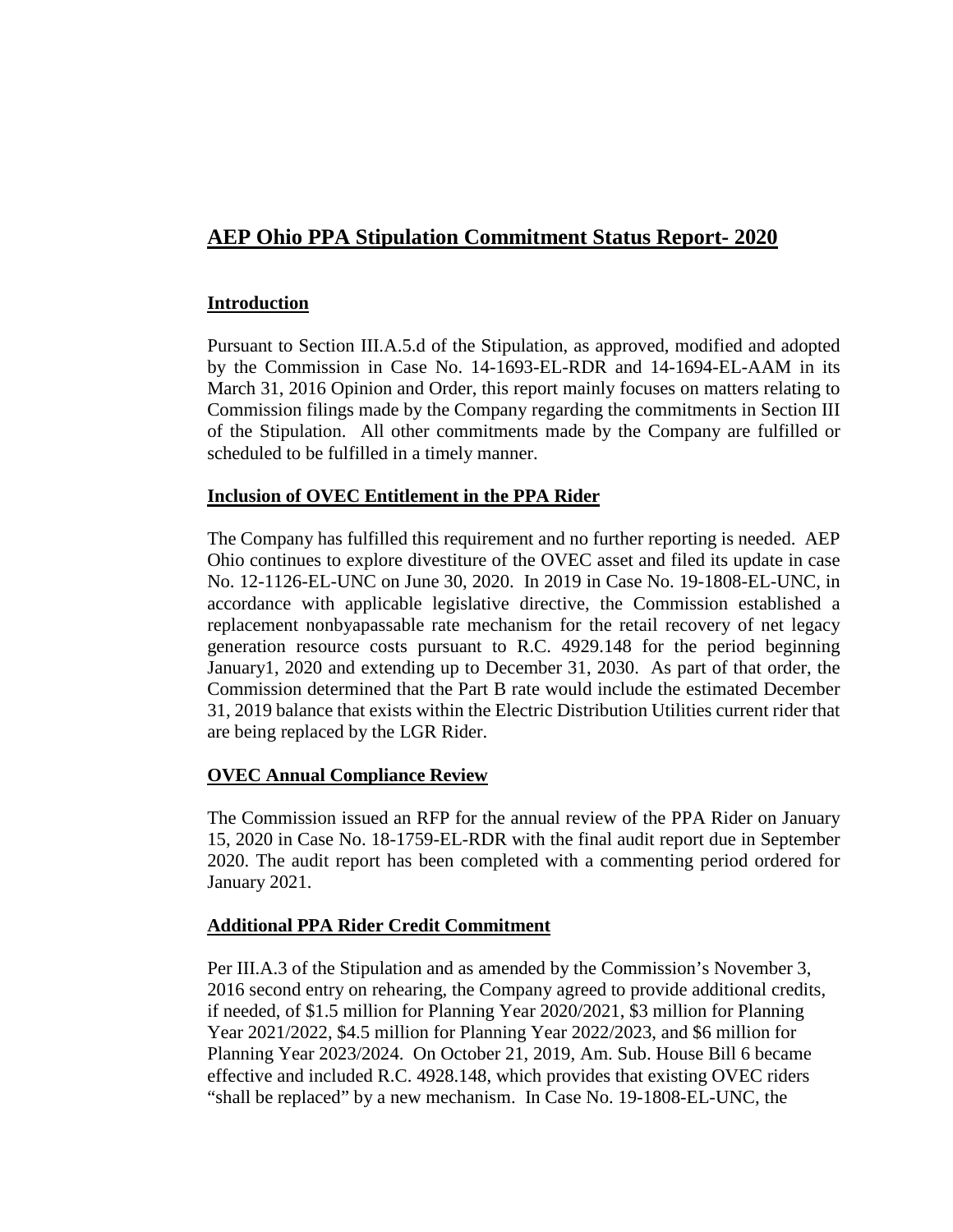Commission implemented this provision and ordered that the Legacy Generation Resource (LGR) Rider be implemented on January 1, 2020. The LGR Rider replaces the AEP Ohio's PPA rider and does not include provision to provide additional credits. As such, R.C. 4929.148 modifies the prior commitments and no additional reporting is required.

#### **AEP Ohio's State of the Wholesale Electricity Market Report/Federal Advocacy**

The Company filed the latest report on May 28, 2020.

#### **Amended ESP III with a term extension through May 31, 2024**

The Company filed the amended ESP III on November 23, 2016. The filing was consistent with section III.C of the Stipulation, as well as modifications made by the Commission in their Opinion and Order. The Commission approved the Stipulation filed in the amended ESP case and no further reporting is needed.

#### **Shareholder-funded donation of \$500,000**

The Company made payments to two higher education recipients in March and May 2018. No additional reporting is necessary

#### **Ohio Hospital Association (OHA) annual energy efficiency program**

The Company, working collaboratively with OHA, has partnered to broaden OHA member participation in the Company's EE/PDR programs. OHA reports its performance to the Company and the AEP Ohio EE/PDR Collaborative from the funding provided for EE/PDR promotion and extra incentives on a quarterly basis. The Collaborative includes Commission Staff and many of the stakeholders regularly involved in matters before the Commission and the Company proposes that this forum continue to be the reporting venue for these matters. The Alternative Feed Service rates for OHA members were updated in April of 2016, consistent with the Stipulation. The Company developed an Automated Energy Star benchmarking tool for a broad number of customer segments which supports OHA benchmarking and Energy Star certification efforts. Also, the Company has developed a midstream channel for its Efficient Products for Business program. OHA has been a partner in transitioning their members to this new program path. In addition, the Company expanded the ability for OHA to use the additional allocated incentives for smaller medical facilities by extending the incentives into the small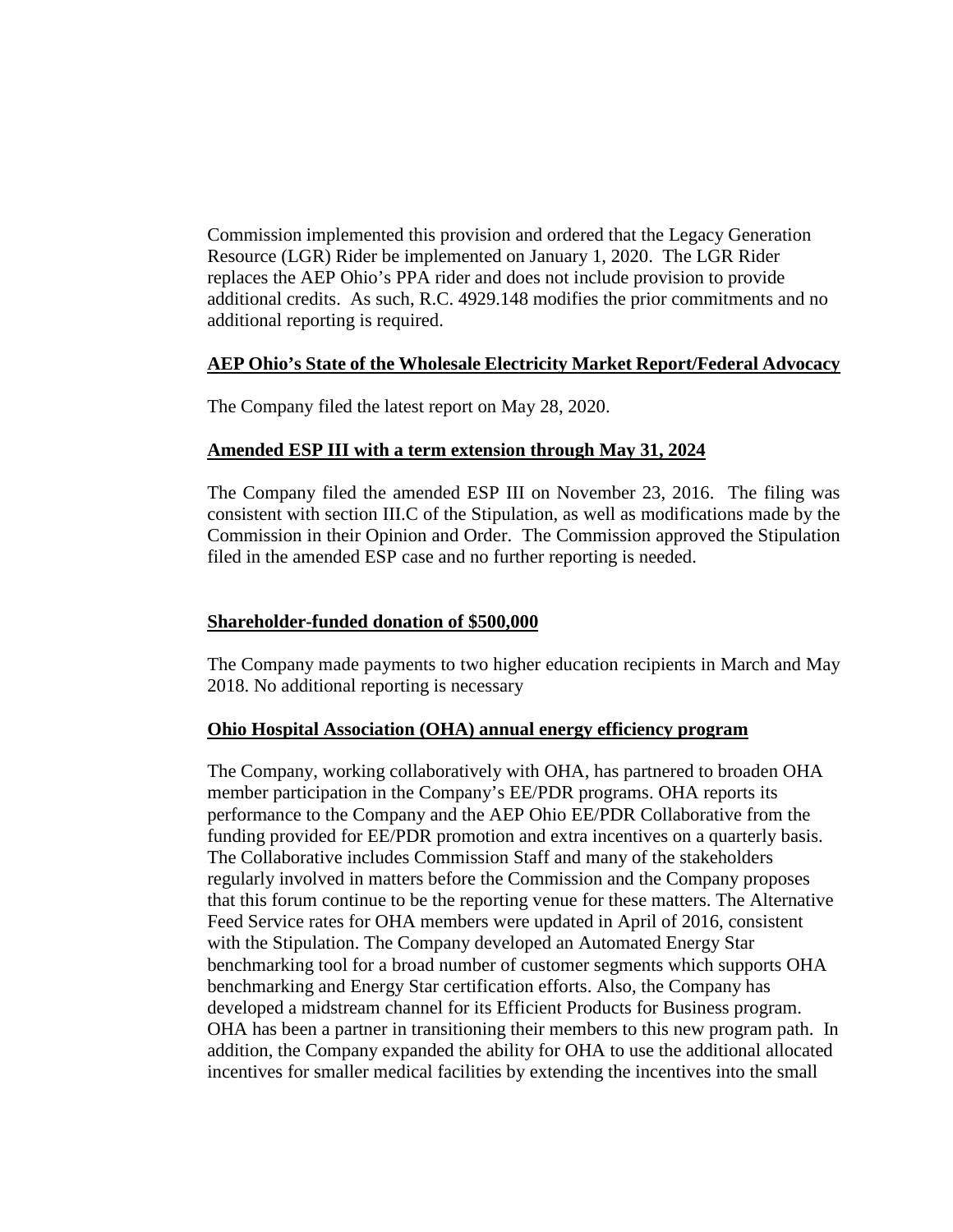business Express Program. Finally, the Company has offered a Continuous Energy Improvement cohort for hospitals that is currently underway.

## **Ohio Partners for Affordable Energy (OPAE) to provide direct assistance with the Community Assistance Program**

The Company, worked collaboratively with OPAE during the COVID-19 shutdown, to provide Personal Protective Equipment to the agencies so they could return to the field when approved by the state. This collaborative effort ensured the safety of our contractors and customers. OPAE continues to provide software and manage data reporting for the Community Assistance program and has hired two individuals to manage quality assurance/quality control. In addition, OPAE has conducted initial training on data reporting and held the annual Weatherize Ohio conference. OPAE needs to ensure ongoing written quarterly reporting of its performance on the Community Assistance program at every quarterly Collaborative meeting to the Company and the AEP Ohio EE/PDR Collaborative from the funding provided in the 2017-2020 EE/PDR Plan (subject to Commission approval). The Collaborative includes Staff and many of the stakeholders regularly involved in matters before the Commission and the Company proposes that this forum continue to be the reporting venue for these matters. The Company will additionally report annual OPAE performance along with its annual EE/PDR Plan status report filed each year during the term of the PPA.

## **Proposal for a pilot program EDU third-party agent call transfer process**

The Company filed comments, including a proposed process, in January 6, 2016 in Case No. 12-3151-EL-COI. That proposed process would leverage a third-party call outsourcer, to maintain call performance metrics, who would respond to Choice related switching questions and offer enrollment options for a "standard" discount program to CRES that opt-into the program. The Commission did not adopt the Company's proposal in its February 7, 2018 order. No further reporting is necessary.

## **GridSMART settlement**

As updated in the 2017 status report, no further action is required.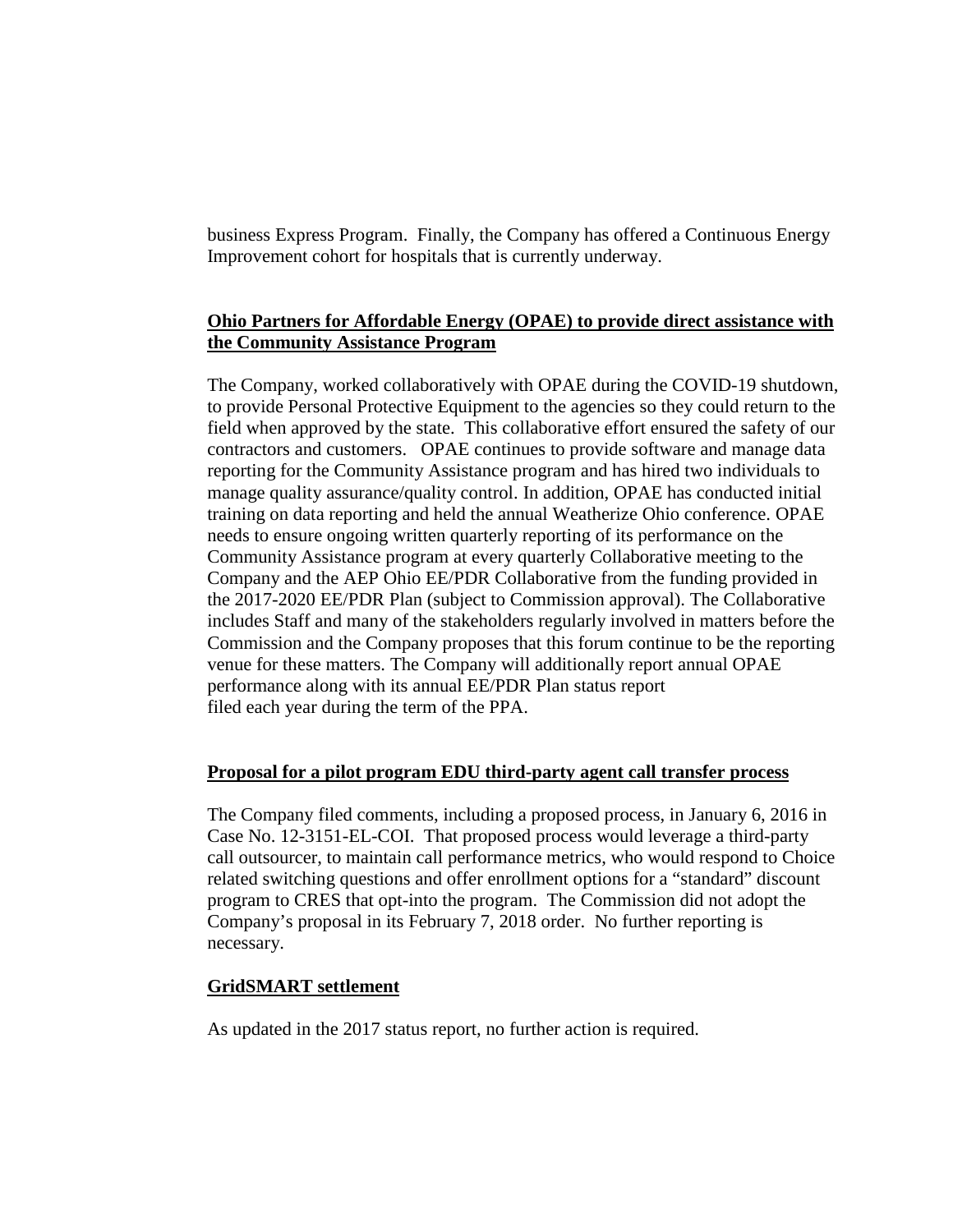## **Form a working group to discuss a pilot program for future descending clock default supply auctions where EE providers would be able to competitively bid to supply EE project**

As updated in the 2017 status report, no further action is required.

## **Supplier Consolidated Billing Pilot**

The Commission approved a Pilot Supplier Consolidated Billing Program in their February 23, 2017 Global Settlement order that was consistent with the two-year Pilot Supplier Consolidated Billing Program approved by the Commission in the PPA Cases. The purpose of the pilot is to provide the industry with data and information on the practicality of a supplier consolidated billing implementation in the Ohio electric choice market. AEP Ohio continue to work with both signatory parties, PUCO staff and the bond rating agency to finalize requirements for the Supplier Consolidated Billing pilot. Working group meetings have been held with Staff and signatory parties related to business requirements and CRES provider collateral process changes. In addition, AEP Ohio has modified its agreement with the bond rating agency for the securitized portion of AEP Ohio's receivables. The Pilot Program start date was November 6, 2019.No additional reporting is required.

## **Develop and submit for Commission approval a 2017-2019 EE/PDR Plan**

As updated in the 2017 status report, no further reporting is required.

## **Carbon Emission Reduction plan**

As updated in the 2017 status report, no further reporting is required

## **Grid Modernization Plan**

The Company filed its Grid Modernization Plan in Case No. 19-794-EL-GRD on April 1, 2019. In addition, the Company filed its application for the gridSMART Phase III project in Case No. 19-1475-EL-RDR. No further reporting is required.

## **Renewable Projects**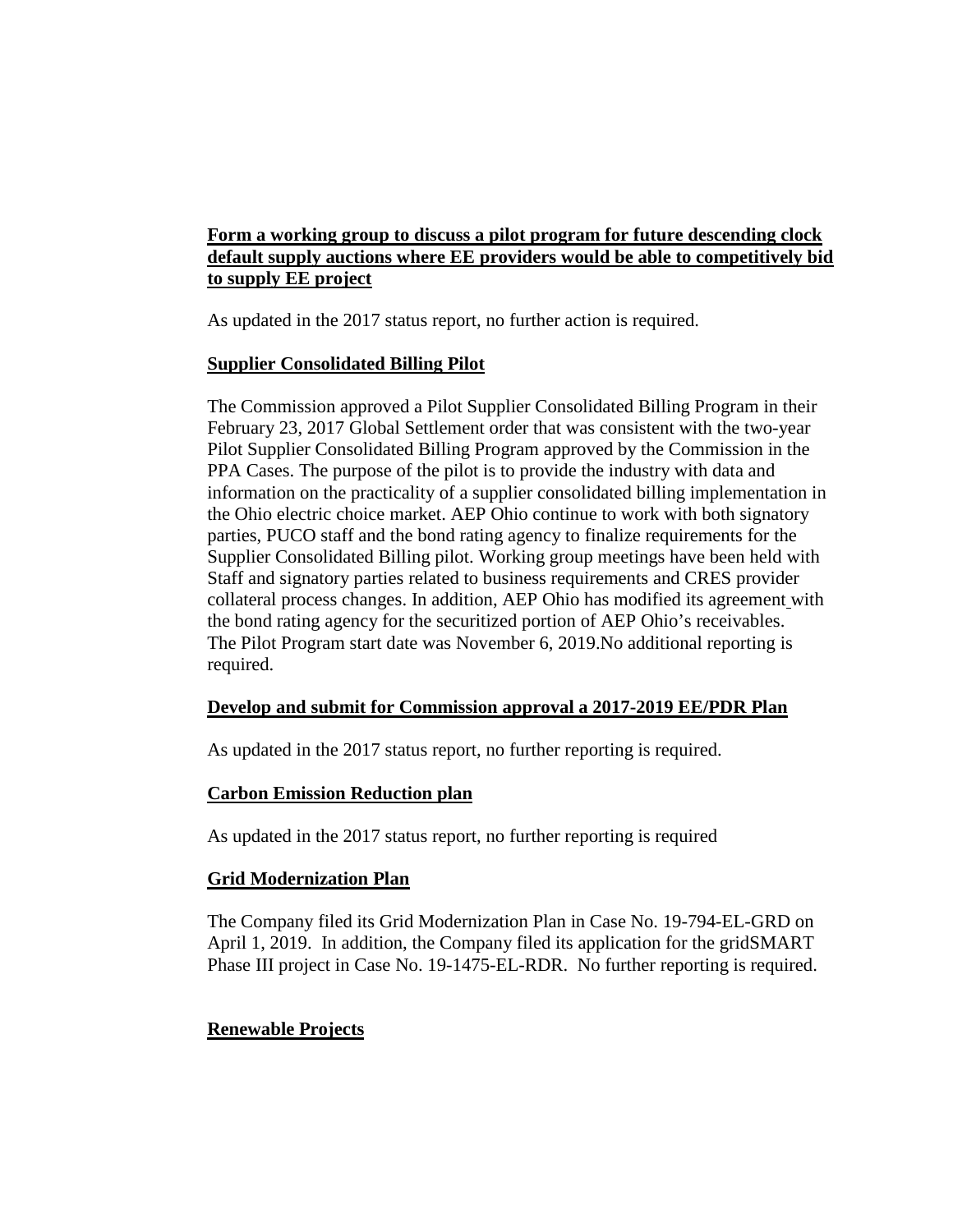The Company filed on September 19, 2018 in Case Nos. 18-501-EL-FOR an amendment to its Long-Term Forecast Report (LTFR) demonstrating the need for at least 900 MW of renewable energy in the State of Ohio. On November 21, 2019, the Commission issued its opinion and order in Case No. 18-501-EL-FOR. As part of that order the Commission found that there is no resource planning need for additional renewable capacity. Presuming the negative need finding becomes final and non-appealable, these Commitments have been met and no further action or reporting is required.

#### **Generation Dockets**

AEP Ohio committed to open the "Retirement Readiness (RR) docket no later than December 31, 2024 and the "Generation Transition (GT) docket no later than March 30, 2017. The GT docket was opened with case number 17-0882-EL-UNC on March 30, 2017. On December 13, 2017, AEP Ohio filed its final report under Paragraph III.D.12.e of the PPA Rider Stipulation. The Company also filed an updated letter in the same docket on March 22, 2018 to provide updates related to Paragraph II.D.12.b through i.